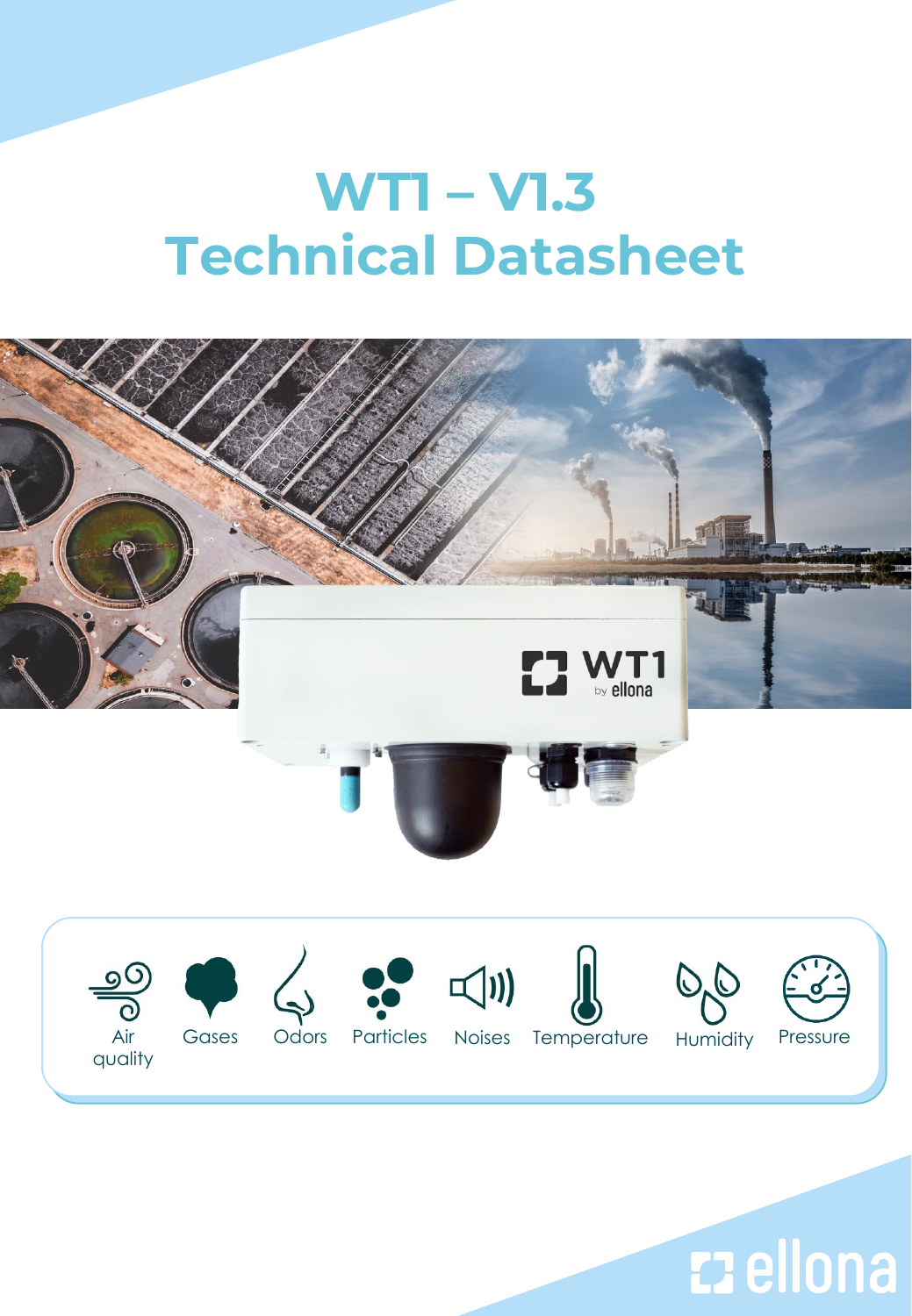#### **General features**

WTI is the most comprehensive online outdoor monitoring system, including gas, odors, VOCs, fine particles, noise, temperature, relative humidity and atmospheric pressure.

- Multi-sensor device for continuous physical, chemical and perception data collection
- Alarm mode on all measurement channels (triggering thresholds)
- On-Off relay and 4-20mA switch for automatic triggering of processes
- Standalone instrument ideally suited to automated pollution control processes
- Cutting edge data acquisition and processing
- Real-time and historical dispersion plume
- Software on secured servers and online update (on-premises option)
- Odor data banks (musty, solvents, cigarette, sewage system, etc.)
- Subjective perception reporting via QR Code attached to each module

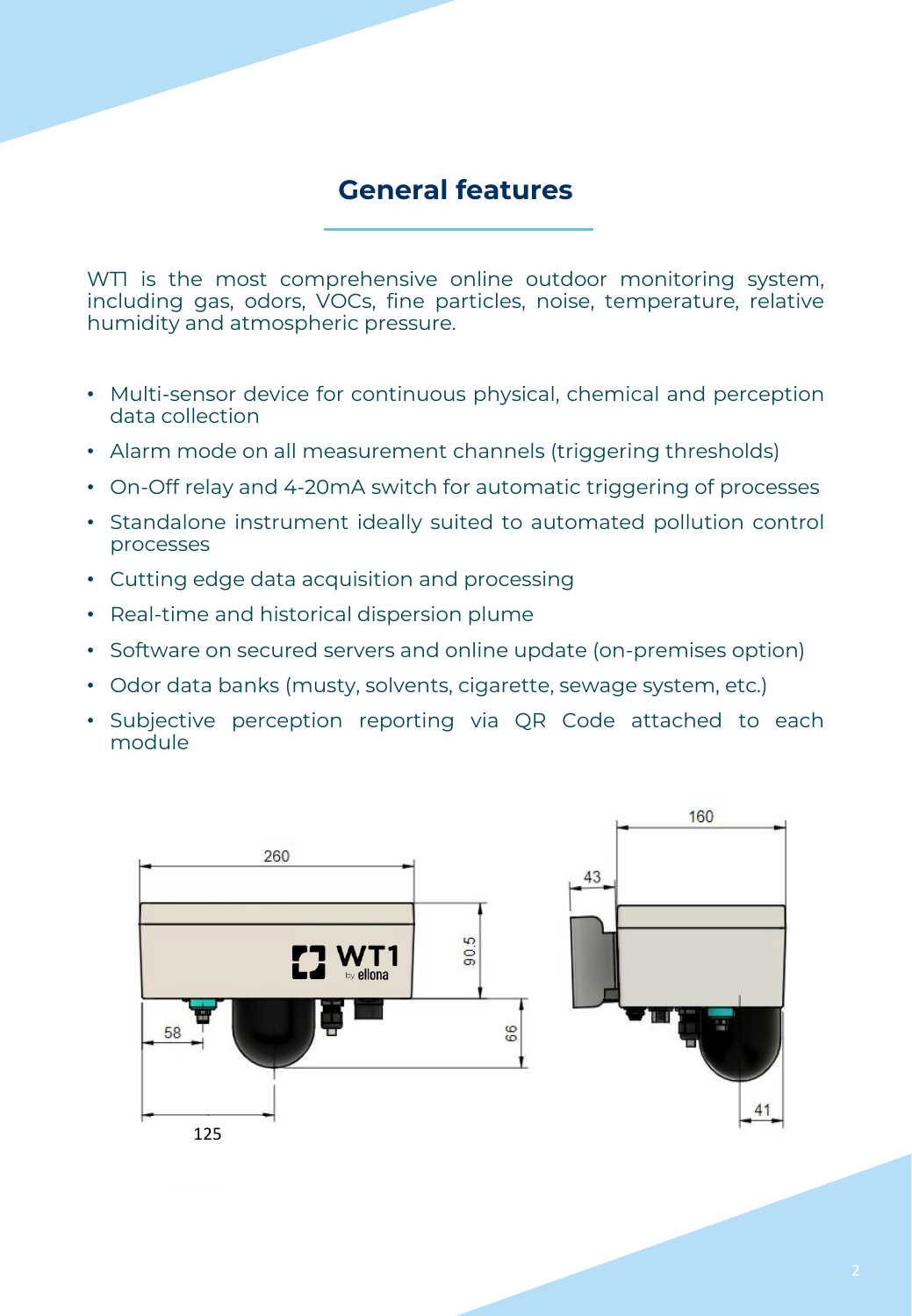- Communication: Wi-Fi, Ethernet or LTE-M/GPRS<sup>(1)</sup>
- Power: 12V DC input (100-240V AC 12V DC power adapter included), Power over Ethernet or 12-V solar panel battery (option)
- Geolocation: Built-in GNSS (GPS, Galileo, Beidou, Glonass)
- Data logger: up to 2 years of data storage if connection loss
- Data frequency: from 1 data set every 10 seconds
- Installation: ≤ 2h hours

# **Options**



Solar panel



Automated sample vacuum chamber



Sampling chamber



Protective shelter



All-in-one dryer



Soil & liquid sensors



**Weather** station



Calbox

Other options available on demand. (1) Used as LTE-M fallback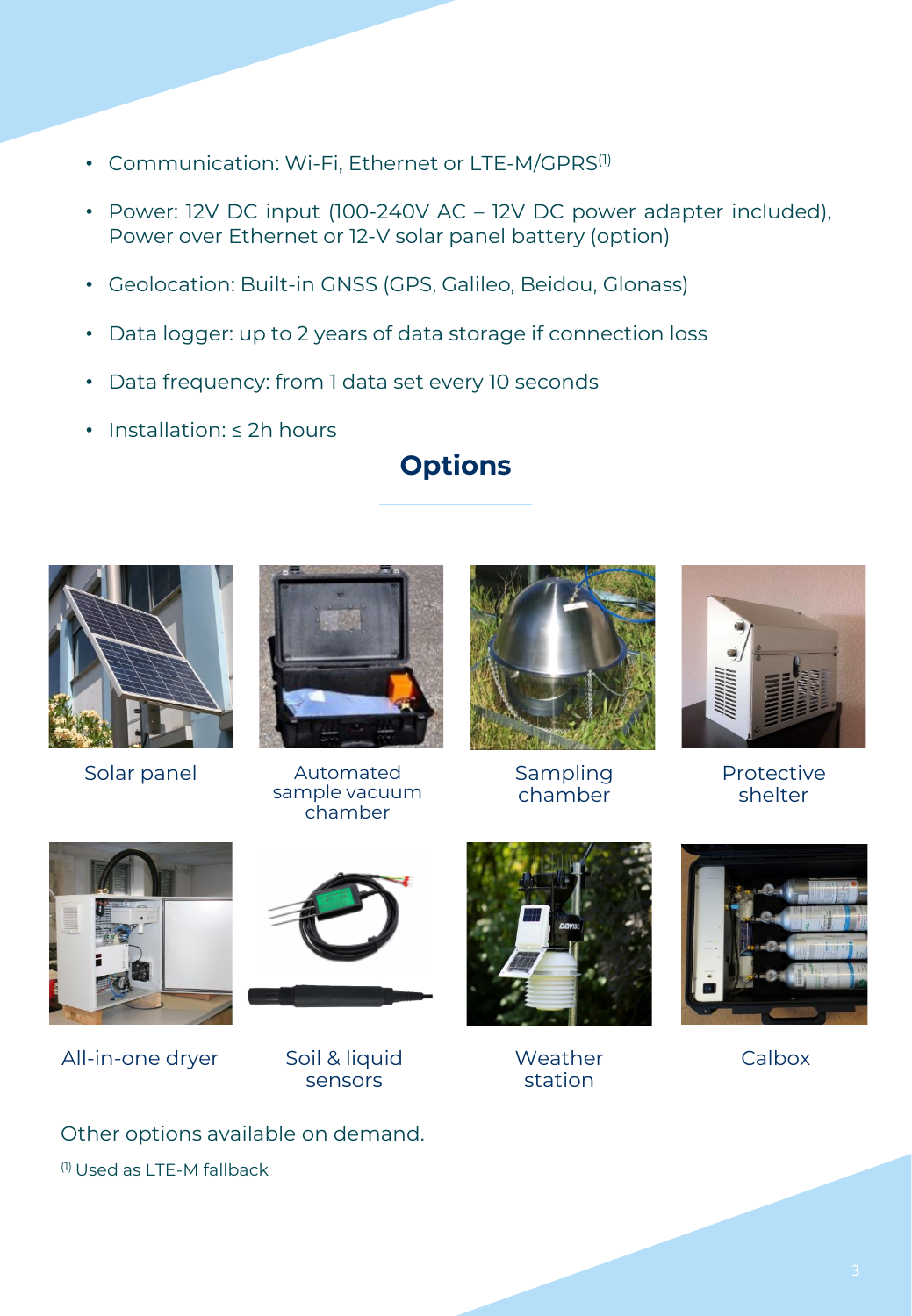#### **Sensor combination**

#### **Standard:**

- Odor card with 4 Metal Oxyde Sensors (MOS) sensors
- Temperature
- Humidity
- Atmospheric Pressure
- Outdoor Air Quality

#### **Optional:**

- Up to 6 Electrochemical sensors: H<sub>2</sub>S, NH<sub>3</sub>, NO<sub>2</sub>...<sup>(2)</sup>
- 1 double-band NDIR:  $CH_4$  or  $CO_2$
- 1 double-membrane PID or 1 optical sensor
- 1 optical particles sensor (PM 1-2.5-10)<sup>(3)</sup>
- Noise sensor
- Soil and liquid sensors on demand  $(4-20mA)^{(4)}$
- Other gases or measuring ranges on demand



<sup>(2)</sup> Refer to the gas sensor list on page 6

(3) To be chosen from a list of 2 PM sensors: 1 specialized in size and concentration or 1 specialized in type fingerprinting. This last one is for construction sites only and on demand

<sup>(4)</sup> Refer to the lists on pages 7-9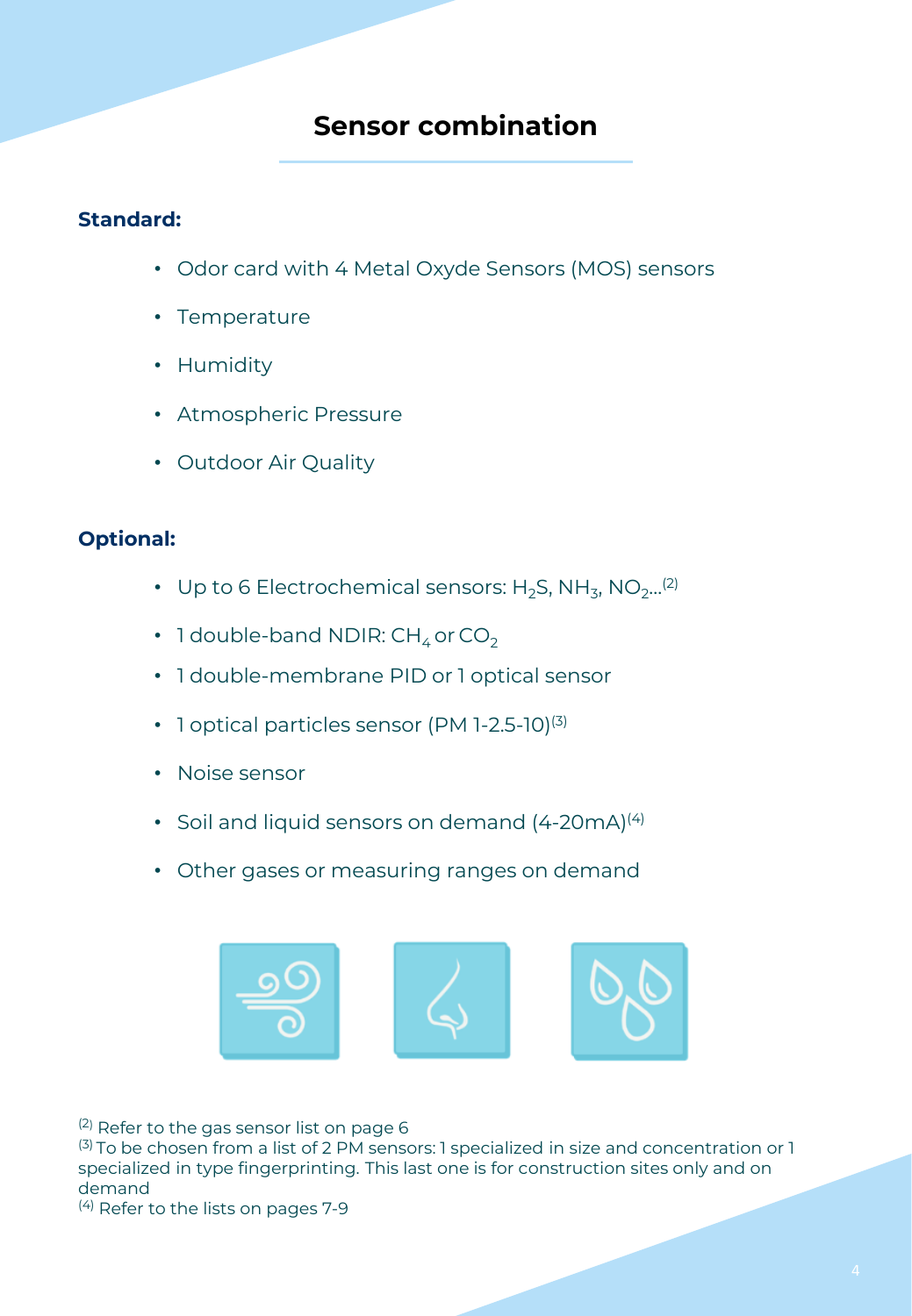#### **Measured Parameters**

| <b>Type of sensor</b>                                          | <b>Measuring range</b>               | <b>Accuracy</b> | <b>Resolution</b>          | <b>LOD</b>               |
|----------------------------------------------------------------|--------------------------------------|-----------------|----------------------------|--------------------------|
| Temperature                                                    | -30 °C to +60 °C                     | $\pm 1$         | 0.1                        | $0.1^{\circ}$ C          |
| Atmospheric<br>pressure                                        | 300 to 1,100 hPa                     | 0.25%           | 1 <sub>hPa</sub>           | <b>lhPa</b>              |
| Humidity                                                       | 0 to 100 % RH                        | 3 %             | 1%                         | 1%                       |
| Equivalent noise<br>level                                      | 30 dBA to 120 dBA                    | pending         | $0.1$ dBA                  | 1 dBA                    |
| <b>Mass</b><br>concentration of<br>particles<br>$(PM1-2.5-10)$ | 0 to 1000 $\mu$ g/m <sup>3 (5)</sup> | $< 5 \%$ (6)    | 0.1 $\mu$ g/m <sup>3</sup> | $< 0.1 \mu g/m^3$<br>(5) |
| CO <sub>2</sub> concentration                                  | 400 to 10,000 pp (7)                 | 20 ppm +3 %     | 1 ppm                      | 20 ppm                   |
| $CH4$ concentration                                            | 0 to 5 $%$ vol                       | $\leq$ 5 %      | 0.2% of FS<br>range        | 0.10%                    |
| PID - VOC<br>concentration                                     | 0 to 20 ppm                          |                 | $\leq 10$ ppb              | 5 ppb                    |
| (equivalent of<br>isobutylene)                                 | 0 to 200 ppm                         | $≤5%$           | $≤100$ ppb                 | 50 ppb                   |
| Odor card with<br><b>MOX sensors</b>                           | ä,                                   |                 |                            |                          |
| Electrochemical<br>sensor board                                | Gas table page 6                     |                 |                            |                          |

(5) Arizona dust A1 equivalent (6) Linearity error (7) Autocalibration: minimum value seen during the last 8 days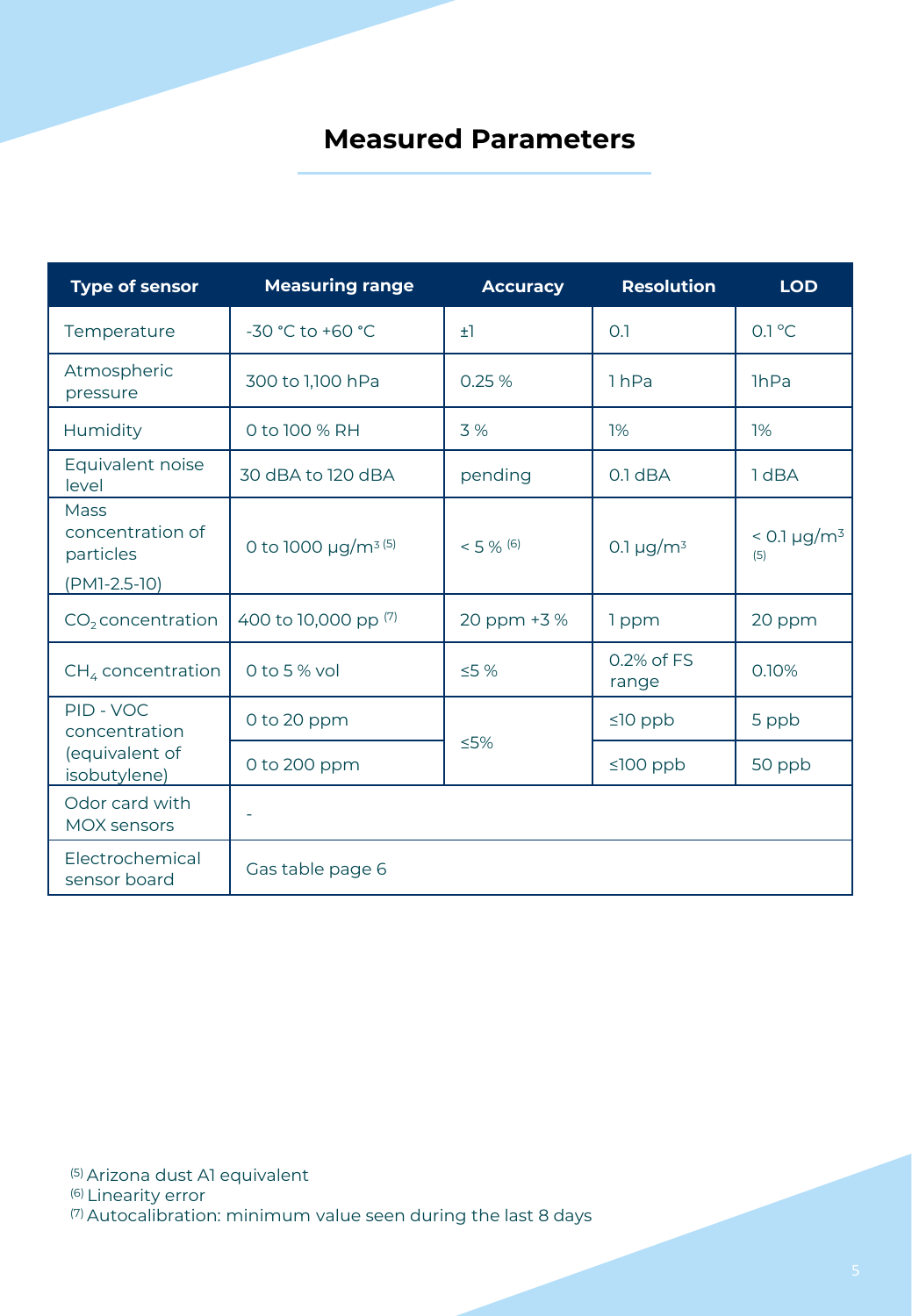### **List of gas sensors**

| <b>Ref</b>     | <b>Gas</b>                | <b>Measuring</b><br>Range | Resolution <sup>(8)</sup> | LOD <sup>(8)</sup> | Interference                                                                              |  |
|----------------|---------------------------|---------------------------|---------------------------|--------------------|-------------------------------------------------------------------------------------------|--|
| $510-$<br>0034 | NH <sub>3</sub>           | 150 ppm                   | 0.030 ppm                 | 0.090 ppm          | $-10\%$ H <sub>2</sub> S; $-30\%$ SO <sub>2</sub> ; $-7.5\%$ NO <sub>2</sub>              |  |
| $510-$<br>0044 | $H_2S$                    | 50 ppm                    | 0.005 ppm                 | 0.015 ppm          | $-20\%$ NO <sub>2</sub> ; $-25\%$ Cl <sub>2</sub> +10% SO <sub>2</sub>                    |  |
| $510-$<br>0045 | $H_2S$                    | 13 ppm                    | 0.003 ppm                 | 0.009 ppm          | -30% NO <sub>2</sub> ; -25% Cl <sub>2</sub> ; +10% SO <sub>2</sub>                        |  |
| $510-$<br>0046 | $H_2S$                    | 10000 ppm                 | 2 ppm                     | 6 ppm              | $-20\%$ NO <sub>2</sub> ; $-15\%$ Cl <sub>2</sub> ; $+20\%$ SO <sub>2</sub>               |  |
| $510-$<br>0091 | <b>RSH</b><br>(mercaptan) | 150 ppm                   | 0.030 ppm                 | 0.1 ppm            | Filter capacity ~200 ppm x h<br>H2S; +200% Isopropanol                                    |  |
| $510-$<br>0036 | NO <sub>2</sub>           | 50 ppm                    | 0.010 ppm                 | 0.030 ppm          | $-80\%$ H <sub>2</sub> S; +75% Cl <sub>2</sub> ; +5% NO, -<br>5% SO <sub>2</sub> ; -5% CO |  |
| $510-$<br>0040 | $NO2+O3$                  | 15 ppm                    | 0.003 ppm                 | 0.009 ppm          | +100% $Cl_2$                                                                              |  |
| $510-$<br>0057 | SO <sub>2</sub>           | 38 ppm                    | 0.008 ppm                 | 0.025 ppm          | -130% NO <sub>2</sub> ; -60% Cl <sub>2</sub> ; +40% C <sub>2</sub> H <sub>4</sub>         |  |
| $510-$<br>0038 | <b>NO</b>                 | 38 ppm                    | 0.008 ppm                 | 0.025 ppm          | +10% H <sub>2</sub> S; +2% NO <sub>2</sub> , +3% SO <sub>2</sub>                          |  |
| $510-$<br>0053 | CO                        | 286 ppm                   | 0.057 ppm                 | 0.171 ppm          | +20% H <sub>2</sub> ; +5% NO <sub>2</sub>                                                 |  |
| $510-$<br>0020 | CO <sub>2</sub>           | 5000 ppm                  | 1 ppm                     | 5 ppm              | none                                                                                      |  |
| $510-$<br>0030 | O <sub>2</sub>            | 0.01-30%                  | 1000%                     | 10000%             | none                                                                                      |  |
| $510-$<br>0059 | Cl <sub>2</sub>           | 30 ppm                    | 0.006 ppm                 | 0.018 ppm          | -40% H <sub>2</sub> S; -2.5% SO <sub>2</sub> ; +100% NO <sub>2</sub>                      |  |
| $510-$<br>0055 | HCl, (HBr)                | 150 ppm                   | 0.030 ppm                 | 0.090 ppm          | +250% H <sub>2</sub> S; -150% NO <sub>2</sub> ; -20% Cl <sub>2</sub>                      |  |
| $510-$<br>0032 | CH <sub>2</sub> O         | 3 ppm                     | 0.001 ppm                 | 0.002 ppm          | +3% H <sub>2</sub> ; +10% CO; <1% Ethanol                                                 |  |
| $510-$<br>0047 | EtO                       | 8 ppm                     | 0.002 ppm                 | 0.005 ppm          | +30% H <sub>2</sub> ; +50% CO; +60%<br><b>EtOH</b>                                        |  |
| $510-$<br>0051 | Alcohols                  | 15 ppm                    | 0.003 ppm                 | 0.009 ppm          | +1% CO, hydrocarbons                                                                      |  |
| $50-$<br>0049  | $PH_3$                    | 15 ppm                    | 0.003 ppm                 | 0.009 ppm          | +20% H <sub>2</sub> S; -30% NO <sub>2</sub> ; +25%<br>$SO_2$ ; +50% SiH <sub>4</sub>      |  |
| $510-$<br>0042 | <b>HCN</b>                | $214$ ppm                 | 0.043 ppm                 | 0.129 ppm          | +300% H <sub>2</sub> ; -180% NO <sub>2</sub> ; -12% Cl <sub>2</sub> ;<br>+10% $SO2$       |  |
| $510-$<br>0061 | H <sub>2</sub>            | 2000 ppm                  | 2 ppm                     | 6 ppm              | <40% NO; <25% $C_2H_4$                                                                    |  |
| $510-$<br>0062 | H <sub>2</sub>            | 4000 ppm                  | 2 ppm                     | 6 ppm              | 70% CO                                                                                    |  |
| $510-$<br>0063 | H <sub>2</sub>            | 40000<br>ppm              | 5 ppm                     | 15 ppm             | 60% CO                                                                                    |  |

This list is not exhaustive. Other gas sensors or ranges available on demand

(8) ppm resolution under laboratory conditions: RH 50% and T 20ºC 6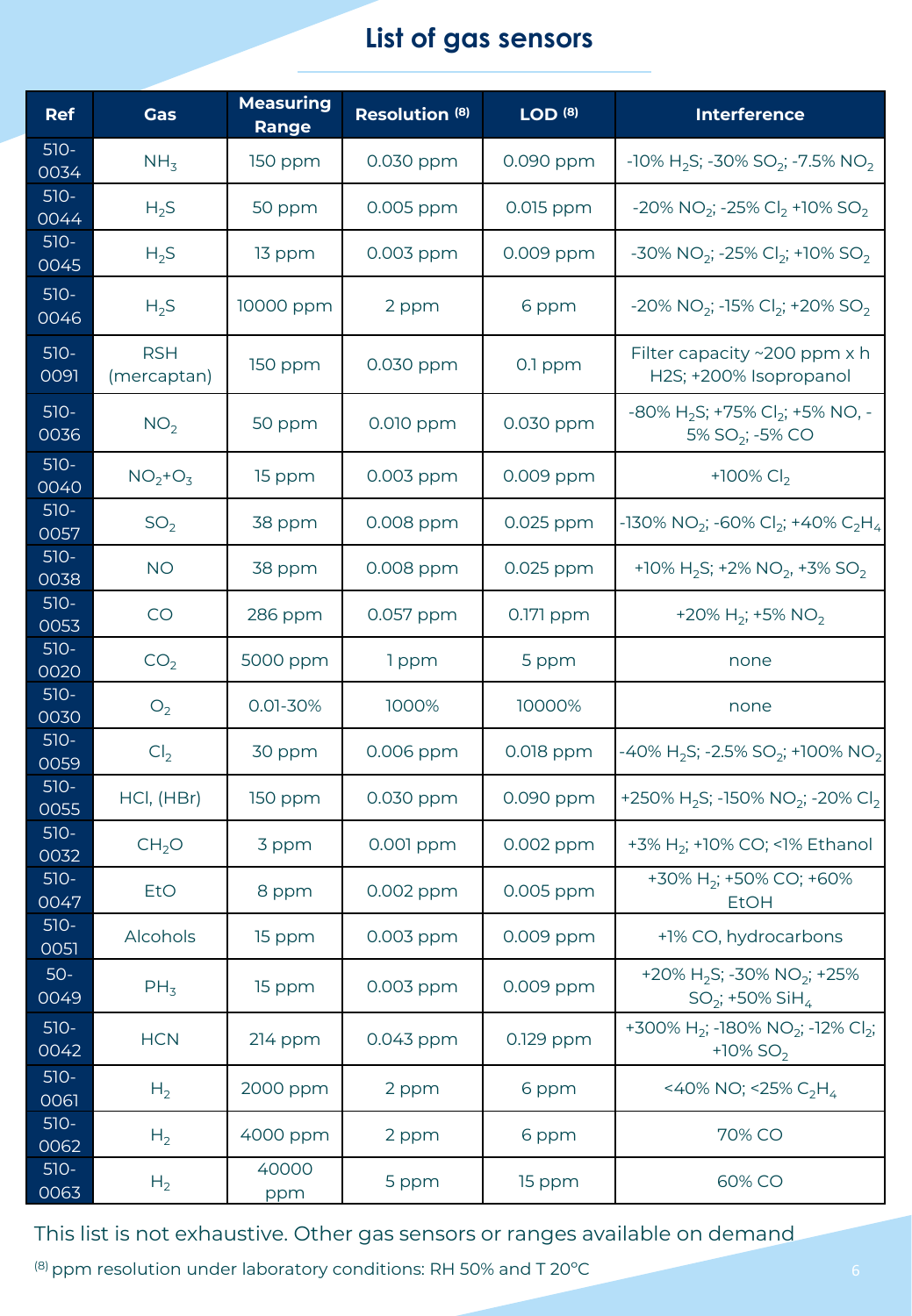# **List of soil sensors**

| <b>Parameters</b>             | Humidity/<br><b>Temperature</b>                                   | <b>Electrical</b><br><b>Conductivity</b> | pH                               | <b>NPK (9)</b>                  |
|-------------------------------|-------------------------------------------------------------------|------------------------------------------|----------------------------------|---------------------------------|
| <b>Ref Soil</b><br>sensor     | 510-0156                                                          | 510-0155                                 | 510-0154                         | 510-0153                        |
| <b>Measuring</b><br>range     | H: 0% - 100%<br>$T: -40^{\circ}C - 80 + ^{\circ}C$                | $0 -$<br>10000us/cm                      | $3 - 9$ pH                       | 0 - 1999 mg/kg                  |
| <b>Accuracy</b>               | $H: +3\% (5\% -$<br>95%, 25°C)<br>$T: +0.5^{\circ}C(25^{\circ}C)$ | $10$ us/cm                               | $+0.3$ pH                        | +2% FS                          |
| <b>Power</b><br>supply        | $12 - 30V$ DC                                                     | $12 - 30V$ DC                            | $12 - 30V$ DC                    | $12 - 30V$ DC                   |
| Long-term<br>stability        | $H: \langle \frac{1}{6} \rangle$ year<br>$T: < 0.1$ °C/year       | $<$ 1%/year                              | <5%/year                         | <5%/year                        |
| <b>Working</b><br>temperature | $-40^{\circ}$ C - +80 $^{\circ}$ C                                | $-40^{\circ}$ C - +80 $^{\circ}$ C       | $0^{\circ}$ C - +55 $^{\circ}$ C | $-5^{\circ}$ C - +45°C          |
| <b>Working</b><br>humidity    | 0% - 100%                                                         | 0% - 100%                                | 5% - 95%                         | 5% - 95%                        |
| <b>Response</b><br>time       | $<$ ]s                                                            | $<$ ]s                                   | $<$ ]s                           | $<$ ]s                          |
| <b>Output</b><br>signal       | $4 - 20mA,$<br>$0 - 5V$ , RS485                                   | $4 - 20mA,$<br>$0 - 5V$ , RS485          | $4 - 20mA,$<br>$0 - 5V$ , RS485  | $4 - 20mA,$<br>$0 - 5V$ , RS485 |
| <b>Resolution</b>             | H: 0.1%<br>$T: 0.1$ °C                                            | lus/cm                                   | $0.1$ pH                         | $lmg/kg$ (mg/l)                 |
| <b>Protection</b><br>grade    | <b>IP68</b>                                                       | <b>IP68</b>                              | <b>IP68</b>                      | <b>IP68</b>                     |

(9) Nitrogen (N), phosphorus (P) and potassium (K)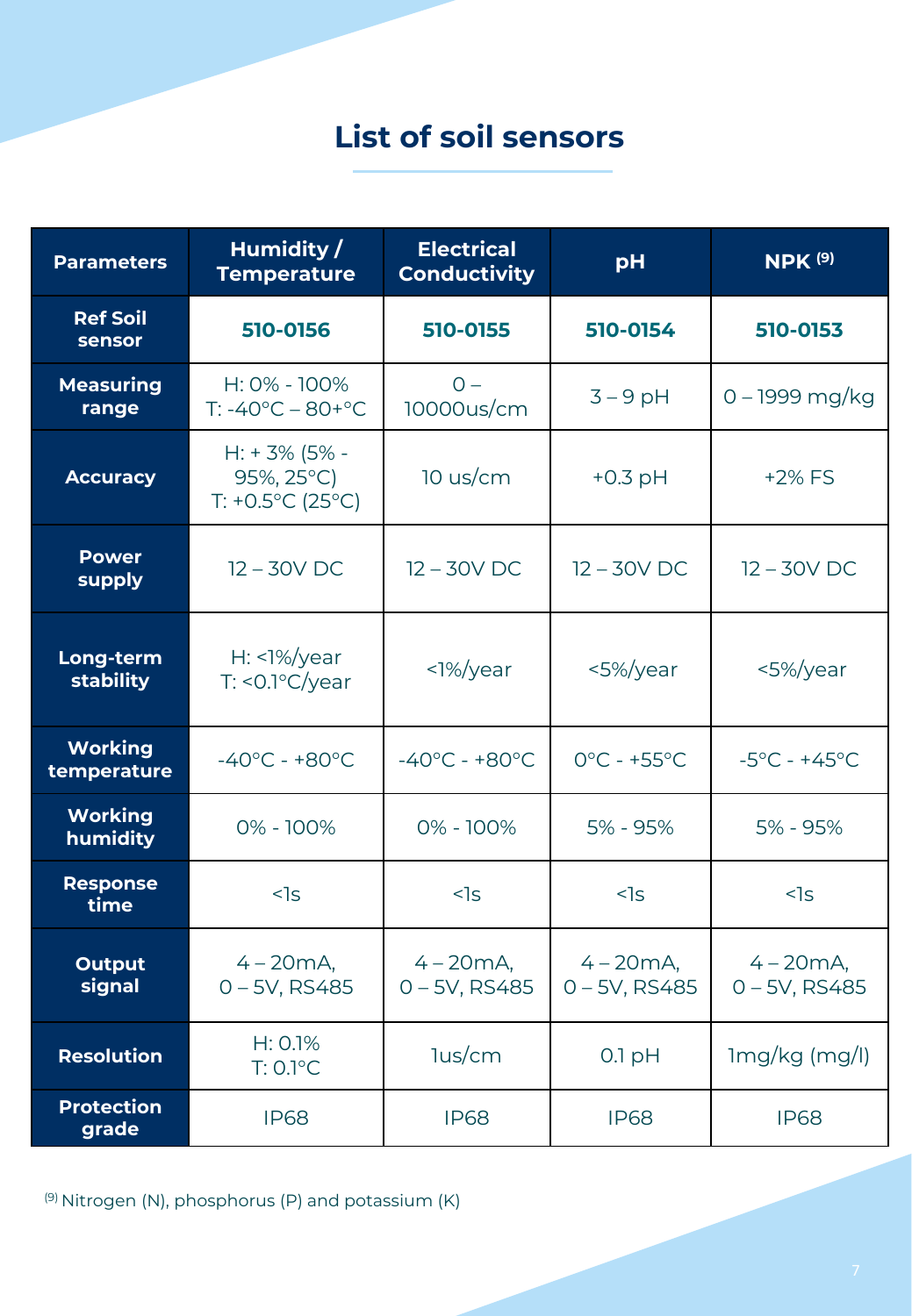# **List of liquid sensors**

| <b>Parameters</b>                  | Dissolved Oxygen /<br><b>Temperature</b>                         |  |  |
|------------------------------------|------------------------------------------------------------------|--|--|
| <b>Ref Liquid sensor</b>           | 510-0151                                                         |  |  |
| <b>Measuring range</b>             | 0 ~ 20.0 mg/ L,<br>$1-100^{\circ}$ C                             |  |  |
| <b>Accuracy</b>                    | Dissolved oxygen:<br>$+0.02$ mg/L,<br>temperature: +<br>$0.3$ °C |  |  |
| <b>Power supply</b>                | DC 5V, DC 12,<br><b>DC 24V</b>                                   |  |  |
| <b>Stability</b>                   | ≥0.1mg/L 24H                                                     |  |  |
| <b>Temperature</b><br>compensation | $0 \sim 100^{\circ}$ C                                           |  |  |
| <b>Ambient</b><br>temperature      | $0 \sim 60^{\circ}$ C                                            |  |  |
| <b>Input impedance</b>             | $\geq$ 1 x 1012 $\Omega$                                         |  |  |
| <b>Output signal</b>               | 4 - 20mA, RS485<br>(MODBUS)                                      |  |  |
| <b>Protection grade</b>            | <b>IP68</b>                                                      |  |  |
| <b>485 interface</b>               | Support IOT<br>(Modbus Protocol<br>Part compatible)              |  |  |
| <b>Pipe thread</b>                 | Upper and lower<br>3/4 piper thread                              |  |  |
| <b>Cable length</b>                | <b>Standard 5meter</b>                                           |  |  |
|                                    | Baud rate 9600<br>(default)                                      |  |  |
|                                    | Device number 1<br>(default)                                     |  |  |
| <b>MODBUS-RTU</b>                  | Data bit 8 bits                                                  |  |  |
|                                    | Parity none                                                      |  |  |
|                                    | Stop bit 1 bit                                                   |  |  |

| <b>Parameters</b>              | <b>Turbidity sensor</b>                   |  |
|--------------------------------|-------------------------------------------|--|
| <b>Ref Liquid sensor</b>       | 510-0150                                  |  |
| <b>Measuring range</b>         | 0-100/0-1000<br>0-4000NTU                 |  |
| <b>Measurement</b><br>accuracy | $±$ 5% or $±$ 3NTU<br>$± 3\%$ or $± 2NTU$ |  |
| <b>Power supply</b>            | $12 - 24V$ DC                             |  |
| <b>Power</b><br>consumption    | $<$ 0.15 W                                |  |
| <b>Resolving power</b>         | 0.1NTU                                    |  |
| <b>Output signal</b>           | RS485/4-20mA                              |  |
| <b>Working</b><br>temperature  | $0 - 50^{\circ}$ C                        |  |
| <b>Repeatability</b>           | 0.5%                                      |  |
| <b>Installation</b><br>method  | Immersion<br>installation                 |  |
| <b>Light source</b>            | 860nm                                     |  |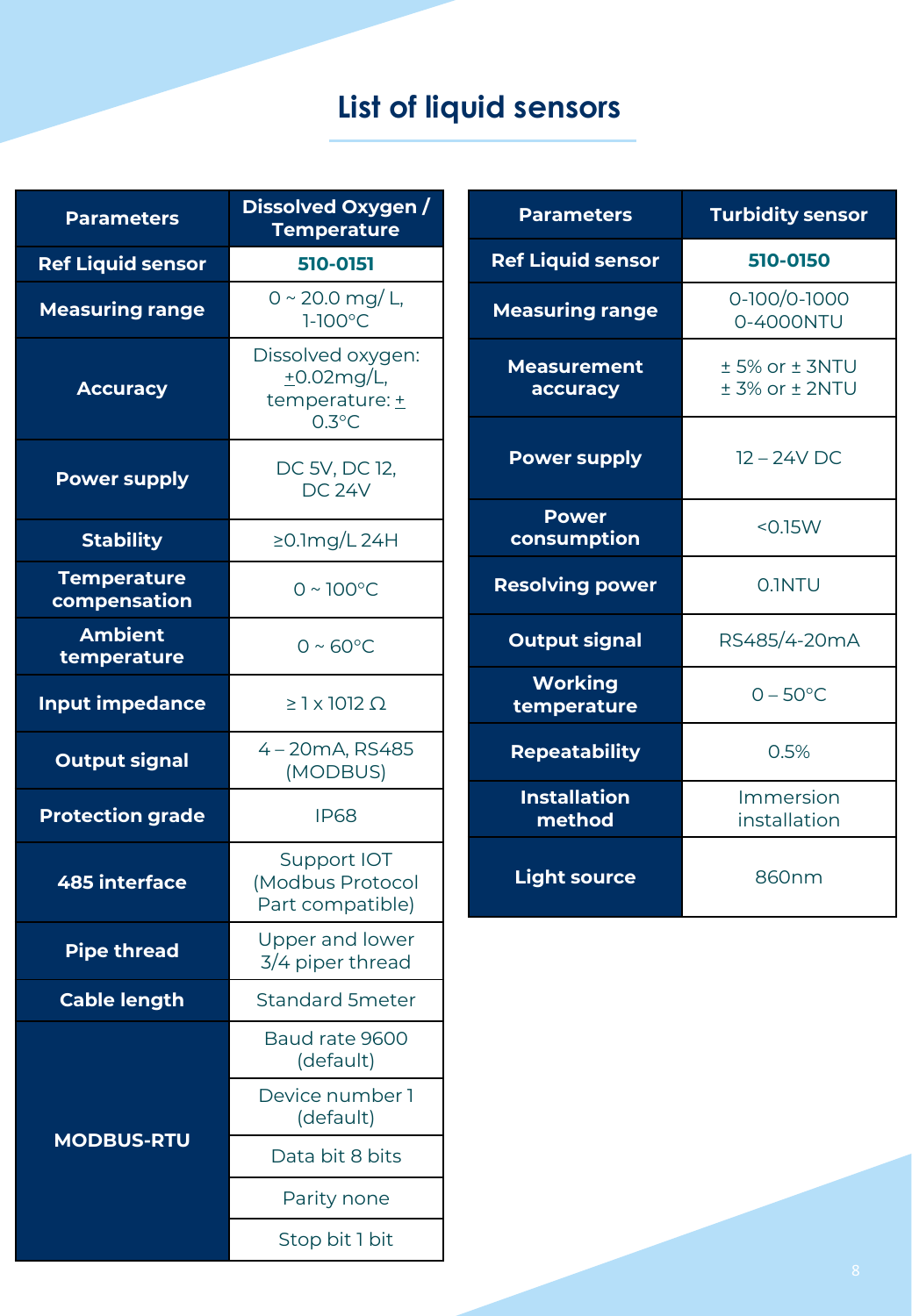# **List of liquid sensors**

| <b>Parameters</b>               | <b>Electrical</b><br><b>Conductivity</b>                  |  |  |
|---------------------------------|-----------------------------------------------------------|--|--|
| <b>Ref Liquid sensor</b>        | 510-0157                                                  |  |  |
| <b>Measuring range</b>          | 0-5 mS/cm +0.1%,<br>0-6 mS/cm +0.1%<br>(others on demand) |  |  |
| <b>Connection with</b><br>cable | Titanium<br>MicroSubconn BH-<br>4M with 4 contacts        |  |  |
| <b>Power supply</b>             | 12V DC (others on<br>demand)                              |  |  |
| <b>Output signal</b>            | $0-5V$ CC                                                 |  |  |
| <b>Power</b><br>consumption     | 20mA                                                      |  |  |
| <b>Depth</b>                    | Down to 6000m                                             |  |  |

| <b>Parameters</b>               | рH                                      |  |
|---------------------------------|-----------------------------------------|--|
| <b>Ref Liquid sensor</b>        | 510-0152                                |  |
| <b>Measuring range</b>          | $0 - 14$                                |  |
| <b>Connection with</b><br>cable | <b>Titanium Subconn</b><br><b>BH-4M</b> |  |
| <b>Power supply</b>             | 9-30V                                   |  |
| <b>Output signal</b>            | $0-5V$                                  |  |
| <b>Signal resolution</b>        | $0.003$ pH                              |  |
| <b>Accuracy</b>                 | 0.005 pH                                |  |
| <b>Protection cage</b>          | Yes                                     |  |
| Depth                           | Down to 1200m                           |  |